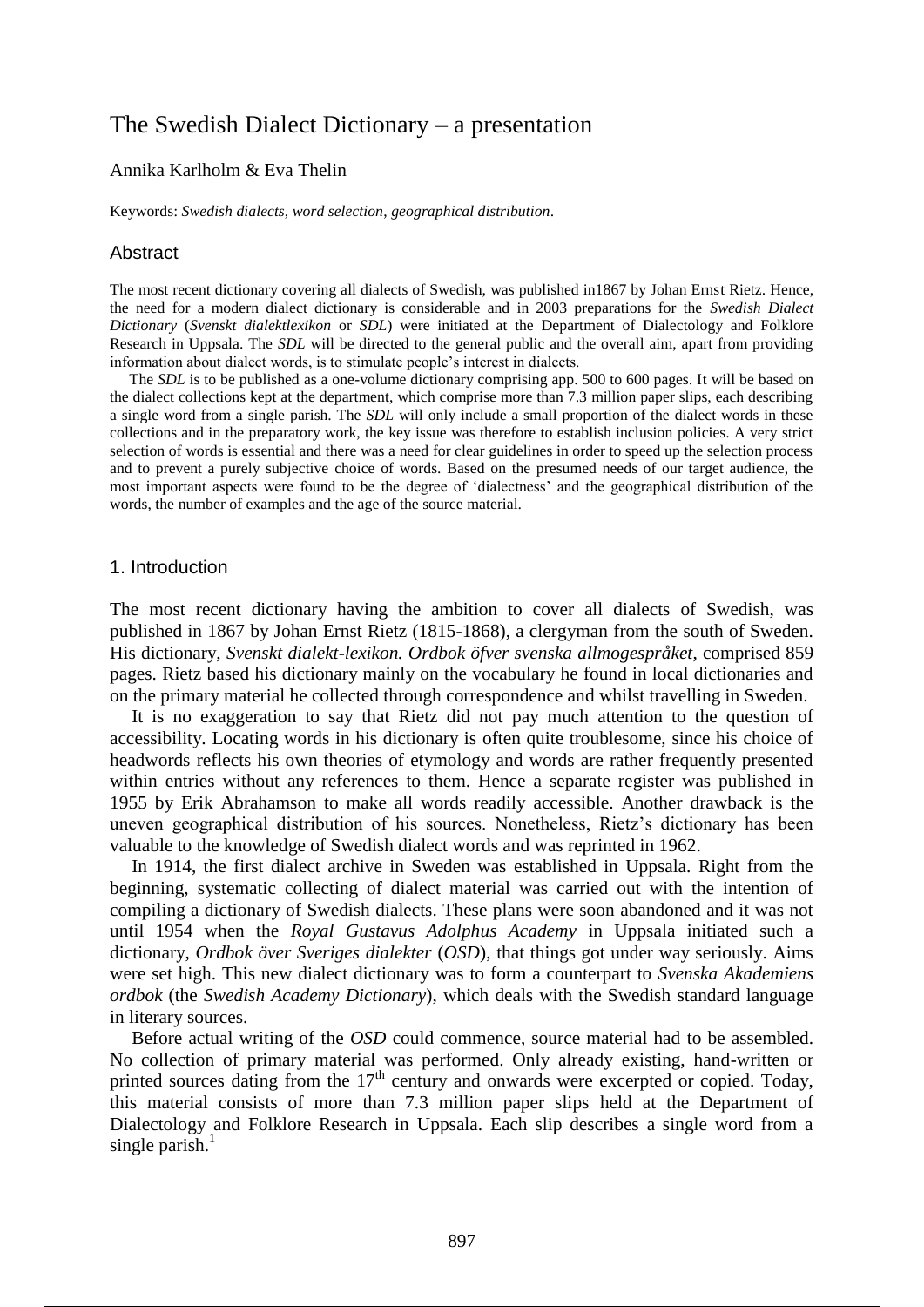The responsibility of the *OSD* was handed over to a predecessor to the current *Institute for Language and Folklore* in 1984. Work progressed and in 1991 the first volume (*a-andtäppt*) emerged. Two more volumes (1994 and 2000, spanning *andvarpning* to <sup>2</sup>back) were to be published before the project was discontinued in 2003, due to lack of resources. Instead, preparations for a popular, concise dictionary – the *Swedish Dialect Dictionary* (*Svenskt dialektlexikon* or *SDL*) – were begun.

### 2. The Swedish Dialect Dictionary

It was clear right from the start that this new dictionary would differ profoundly from the *OSD* in terms of size, target users and time allowed for editing the dictionary. One thing that remains the same, however, is the source material. A digitizing project has recently been launched at the Institute, but until work has progressed further, we have to make do with the good old paper slips.

All planning for the *SDL* had to be made from scratch. Rietz's dictionary, being the most recent previous dialect dictionary, could not serve as a model to us.

The *SDL* is intended to attract a broad audience and will mainly be oriented towards the general public. Linguists are not part of our target user group. They may well find the *SDL* useful, but the dictionary will by no means present a complete dialect vocabulary. Researchers will have to rely on using the source material, which is made increasingly available by the ongoing digitization.

Apart from providing information about dialect words, the overall aim of the *SDL* is to stimulate people's interest in dialects. Hopefully, the dictionary will promote people's awareness of their own dialects, so that they take pride in speaking them and pass them on to their children.

To start with, the *SDL* will be published as a print dictionary in the form of one single volume comprising app. 500 to 600 pages. The book format is preferred since we believe that those who look up a dialect word are probably more inclined to browse the pages hoping to find other words of interest. Just like meeting old friends they have not seen for a long time, they will re-encounter dialect words they (almost) forgot they knew. Scrolling up and down entries on a screen does not give the same experience. But in the future the *SDL* may well appear in a transformed web-based version.

# 3. Selection of words and meanings

When planning the dictionary, the key issue was to establish inclusion policies. Considering the vast source material, it was clear that a very strict selection of words was essential. There was a need for robust, easy-to-apply guidelines in order to speed up the selection process and to prevent a purely subjective choice of words. So what should these guidelines be based on? After careful consideration based on the presumed needs of our target audience, the most important aspects were found to be the degree of 'dialectness' and the geographical distribution of the words, the number of examples and the age of the source material. These aspects can be formulated as three rules that we apply:

- (1) the word or meaning(s) of the word should appear only in dialects (as opposed to standard Swedish)
- (2) the word has to be attested at least ten times in disparate sources *or* from three provinces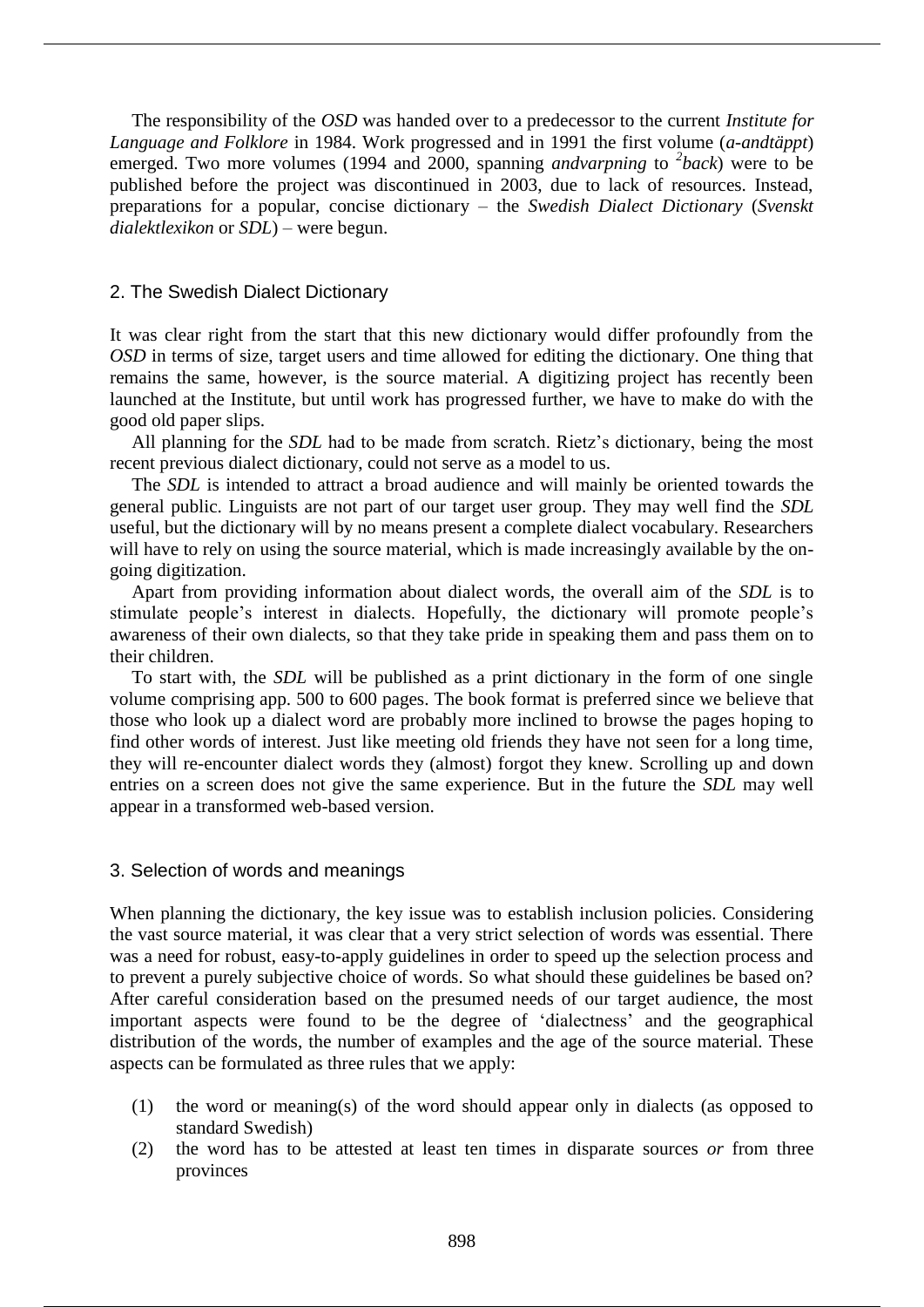(3) the word must not exclusively appear in old sources ('old' here meaning older than 1867, the year Rietz's dictionary emerged)

To enter a simplex word in the *SDL* normally all three have to be fulfilled. For compound words the first and third rule are just as relevant, whereas the second rule is applied less strictly. Instead, the semantic transparency of the compounds is much more focused (see below).

These rules may seem simple and clear-cut enough to follow and as far as the second and third rules are concerned, they normally are. There is one important exception to the second rule, though, which has to do with the fact that our sources are unevenly distributed geographically. There is an abundance of material from the south of Sweden, whereas material from some provinces further north is much more scarce. To compensate for this, we sometimes enter words that do not fully meet the requirements of the second rule.

In the first rule, meaning is highlighted as an important feature to consider in the selection. Meaning – and we say this from personal experience – is what most people want to find out about when they put questions about dialect words to the Institute.

The first rule is by far the most complex to apply and some of this complexity will be addressed and discussed in the following sections. Certainly, there are many words that appear only in dialects, in the sense that they are not mentioned in dictionaries of standard Swedish. Provided that these words fulfil the other two requirements, they are often included in the *SDL*.

Quite a large number of words exist in both standard Swedish and dialects displaying no differences in meaning. These words are almost always excluded, even if they may be closely connected to pre-industrial society or represent an older language in general. Words like *björk* 'birch', *jul* 'Christmas', *ok* 'yoke', *sot* 'illness, disease', *änne* 'forehead' and *öl* 'beer' will not be found in the *SDL*.

A feature not mentioned in the rules is pronunciation. It could be a determining factor for inclusion in the *SDL*, but if differences in pronunciation alone would suffice for inclusion, not many words would be ruled out. On rare occasions though, we do include such words if we think that people would expect to find them in a dialect dictionary and if their pronunciation is very difficult to decipher (i.e. etymologically non-transparent) from a user's point of view. Hence words like *fähus* ('cowhouse', pronounced *fjös, fus,* etc.) and *dagvard* ('second breakfast', pronounced *döggöl, daggel, davra,* etc.) will most likely be included.

Sometimes, morphological or phonological variants of words carrying the same meaning occur in dialects and standard Swedish. In many cases, the dialectal variants will presumably be understood by a native speaker and are therefore omitted. (see figure 1).

| Dialect      | <b>Standard Swedish</b> |                    |
|--------------|-------------------------|--------------------|
| pylta på sig | bylta på sig            | 'bundle up'        |
| pleta        | plita                   | 'pimple, spot'     |
| danera       | dana                    | 'create'           |
| uslig        | usel                    | 'lousy, miserable' |
| yrsla        | yrsel                   | 'dizziness'        |

# **Figure 1.**

It is of course not always the case that words existing in both standard Swedish and dialects share all their meanings. On the contrary, it is quite common that special meanings have developed (or been preserved) in dialects, meanings that do not exist (any longer) in standard Swedish. Provided that these meanings differ enough, they may be integrated in the *SDL*. One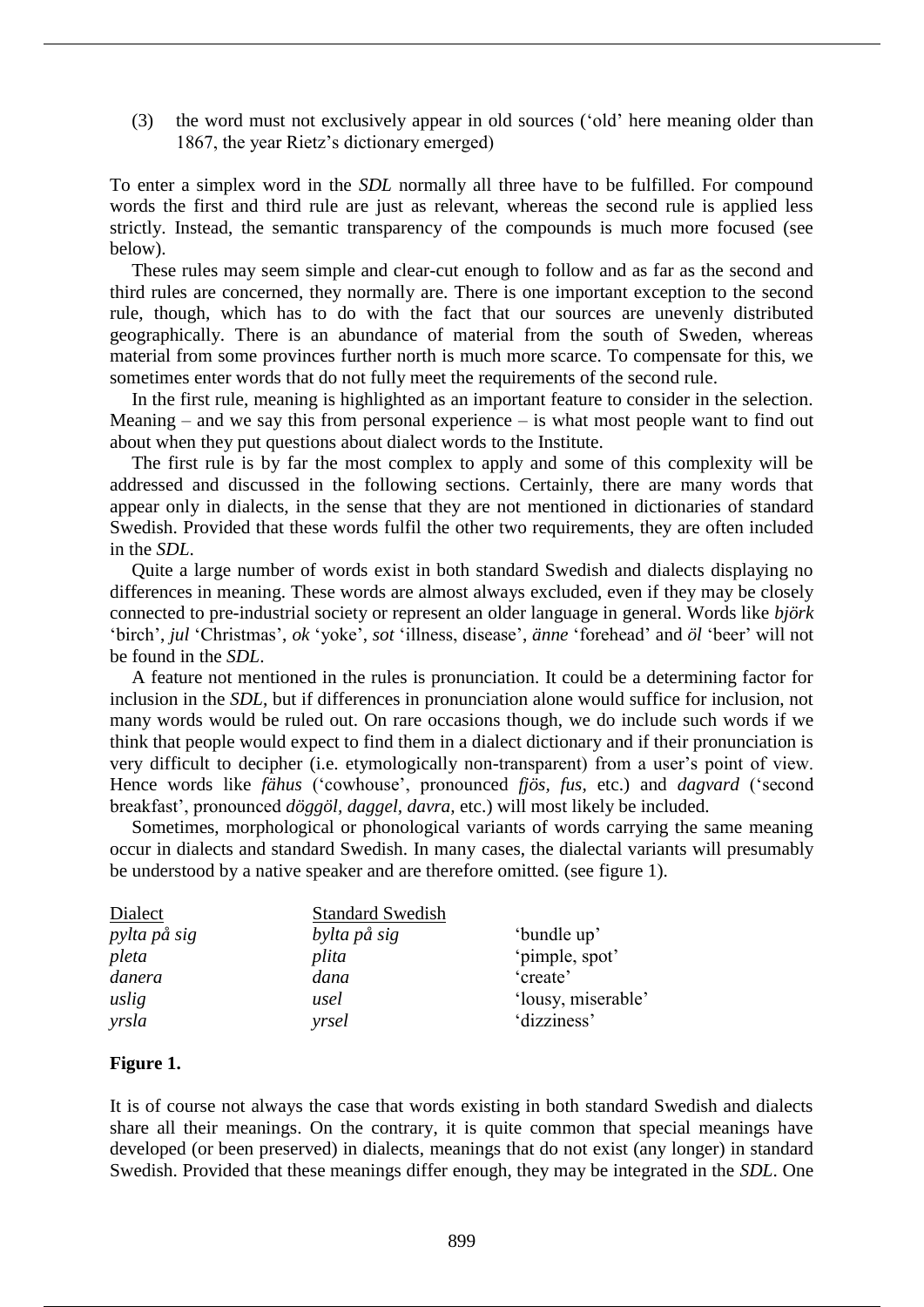example is the word *artig*, which in today's standard Swedish means 'polite', but in the dialects also carries meanings like 'nice, easy-going' and 'odd, strange'. Another example is the noun *björnbär* 'blackberry, Rubus subg. Rubus'. As is often the case in the folk taxonomy of plants, *björnbär* is also used in the dialects to denote other species of berries. Both these words will probably be included in the *SDL* along with their non-standard meanings, but what about the meanings they have in common with standard Swedish? Should 'polite' and 'blackberry' be mentioned or left out? It can be argued that leaving them out may give users the impression that they do not even exist. On the other hand, if all other standard Swedish meanings are omitted, why should these be included? In an attempt to find a suitable compromise, we have tried out various ways of indicating the existence of additional meanings other than those mentioned, but no adequate alternative has presented itself. Hence, 'polite' and 'blackberry' are simply left out for the time being.

There is one group of words which to a high degree co-exist in standard Swedish and dialects. This group consists of the most common function words. Even if we are aware that these words almost always carry dialectal meanings and have grammatical functions that differ from standard Swedish, they will be left out. Subjunctives like *att* 'that' and *om* 'if' and prepositions like *efter* 'after' and *på* 'on' will all be omitted. The same applies for verbs like *bli* 'become, be', *ha* 'have' and *vara* 'be'. The major reason for omitting them is that we do not expect our target users to be particularly interested in them. Another reason is that the actual editing of these complex words would be very time-consuming. Too much time and effort would be spent on words that few would want or need to look up.

Sometimes dialect words appear in forms that differ noticeably from their etymological counterparts in standard language. Their meaning may or may not differ from standard Swedish. Words of this kind are often included in the dictionary with their special forms used as headwords. Figure 2 shows some examples.

| Dialect                                 | <b>Standard Swedish</b>  |
|-----------------------------------------|--------------------------|
| birk 'birch'                            | björk 'birch'            |
| <b>paschasa</b> 'anecdote, funny story' | <i>passage</i> 'passage' |
| uka 'week'                              | vecka 'week'             |
| <b>åpen</b> 'gluttonous; greedy'        | öppen 'open'             |

### **Figure 2.**

As mentioned above, the selection of compounds differs somewhat from that of simplex words. Since compounding is an important way of forming new words in Swedish, there is an abundance of words in this category. Luckily  $-$  to a lexicographer at least  $-$  a large proportion of the compounds are relatively transparent in meaning and can therefore be excluded.

Most compounds place themselves somewhere along a scale of transparency. Take a dialect word like *pannjärn* 'frying pan', for example. You cannot find it in a dictionary of standard Swedish, but it is made up of elements known from standard Swedish: *panna* 'pan' and *järn* 'equipment or tool made of iron', used in words like *strykjärn* 'flat-iron' and *våffeljärn* 'waffle iron'. This word will probably be included, since the existence of the homonymous standard Swedish word *panna* 'forehead' adds to the non-transparency of the dialect word. Other compounds may consist of at least one component that is purely dialectal. The word *ekbange* 'large oak branch' contains the standard Swedish noun *ek* 'oak' and the dialect noun *bange* 'large branch'. Since the last element has the same meaning as a simplex and as such will be included in the dictionary, *ekbange* is left out.

One effective method we use to limit the number of words in the dictionary is to let just one or a few words represent a whole group of related words. The noun *aga* 'fear, worry' is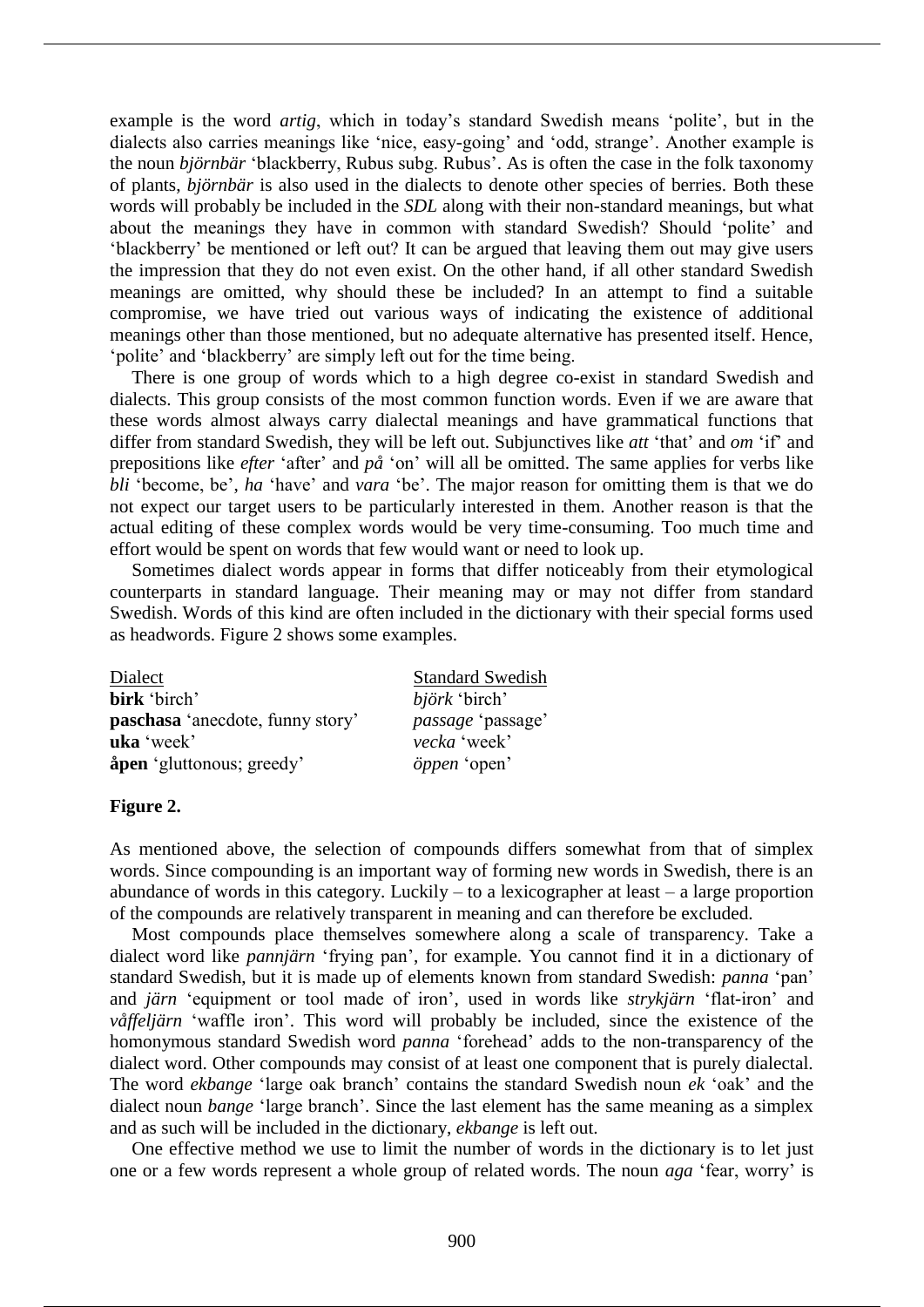included, whereas the verb *aga* 'induce fear or worry' is left out. The included words have to be good representatives of the omitted ones in terms of semantics, geographical distribution and so on. Another somewhat related method we often apply is to exclude dialectal derivatives that can be understood by a native speaker. A dialect verb like *jakta* 'to hunt' can be understood from the standard Swedish noun *jakt* 'hunt'. The normal standard Swedish verb is *jaga.*

# 4. Micro-structure of the *SDL*

When designating the micro-structure for the *SDL*, we have aimed at a clear and nonhierarchical structure, suitable to our target audience. In the following, we focus on some aspects of the micro-structure that are characteristic to our dictionary. Figure 3 shows two examples of articles, the adverb *passe* '(just) enough' and the noun *ugg* 'fringe; bristles'.

**passe** adv. lagom; tillräckligt Dalsl Värml. *Ä sji:a passe stor?* Är skeden lagom stor? Dalsl. *Dä jämt passe va:rt härrine no,* det är allt lagom varmt härinne nu Dalsl.

**ugg** m. [äv.: *o-*] lugg (i håret) Västg; äv.: nackhår, borst (på hund el. katt) Värml. *Han tittar unner ogg* Västg.

# **Figure 3.**

In the *SDL*, the headword presents the dialect word in standard Swedish orthography, that is as the dialect word would have been spelt, had it existed in standard Swedish. By doing this, etymologically identical words with various pronunciations are kept within the same entries. References from pronunciations will be included to help all users who may only have heard a certain dialect word being said. In some cases though, when a dialect word is very well known in a certain form, we do use a headword that reflects this. Words that are closely related and similar in form and meaning are often presented in the same entry with separate headwords.

Pronunciations are only mentioned when they differ quite distinctly from the headword(s). A simple sound notation is used, based on the ordinary alphabet. Only a few special characters are used. The definitions are presented in as clear and lucid a manner as possible. Many of the meanings are illustrated by examples, which in general are translated into standard Swedish.

In a dialect dictionary, it is of course essential to inform about the geographical distribution of various features of the words. In the *SDL* we provide this information for meanings and examples, and sometimes for each headword when there is more than one within the same entry. Abbreviated forms of the names of provinces or regions are then used.

# 5. The current situation

Until today, manuscript has been compiled for all the vowels and the consonants *b, d, j,* and *p*. One of us has edited all the words beginning with vowels and *j*, the other one the words beginning with the explosives *b, d,* and *p.* This arrangement enables us to work as efficiently as possible, as it ensures a high level of correctness and consistency in editing.